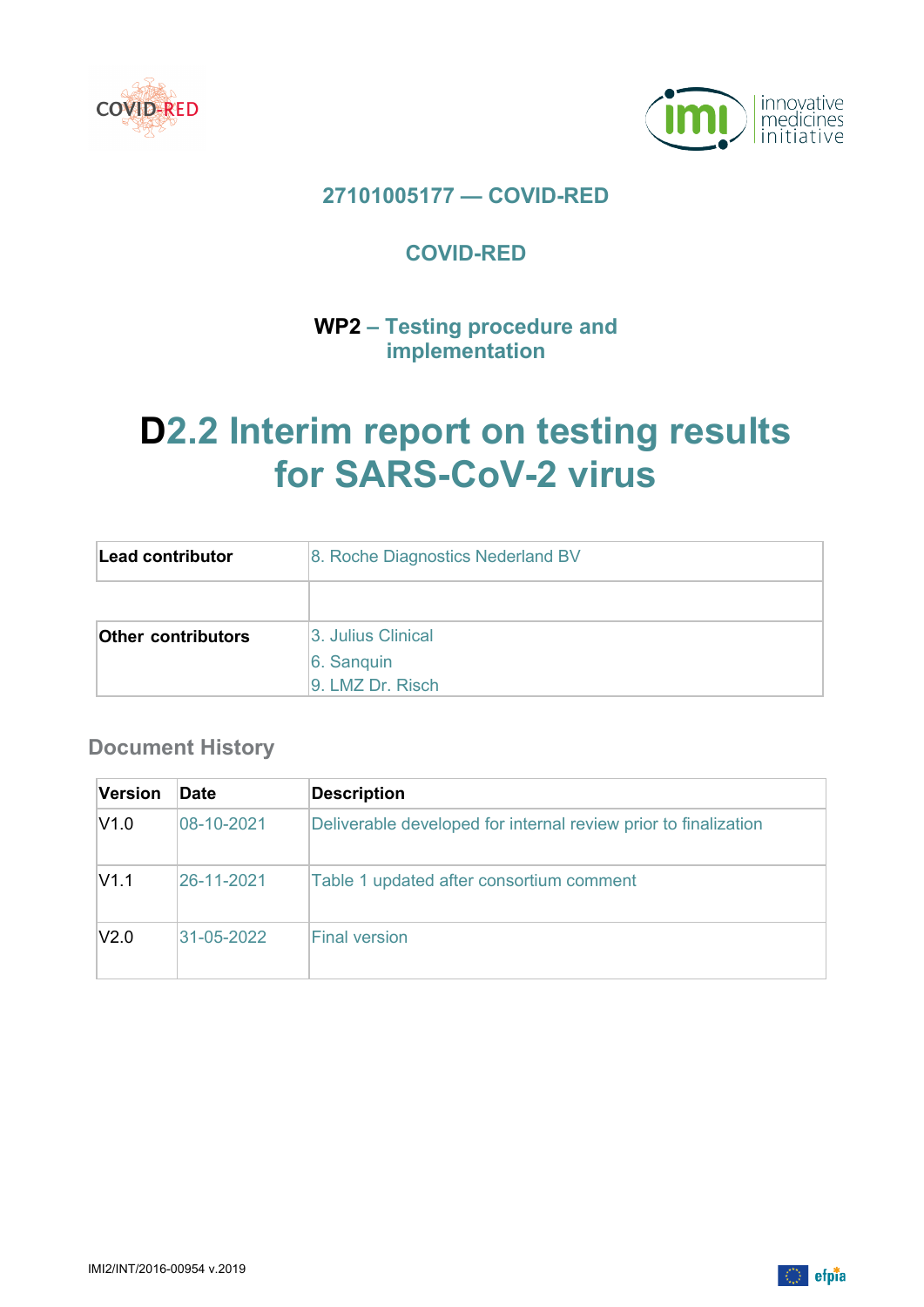

### **Abstract**

As of 1 June 2020, anyone with respiratory symptoms in the Netherlands can be tested free-of-charge for the SARS-CoV-2 virus. The government aims to provide a test result within 24 hours, and anyone who tests positive is automatically transferred to the public contact-tracing programme.

The COVID-RED project intends to collect information from study participants with a positive signal, who were advised to attend the nearest public testing site, and who are willing to share the result of their test with the study team. This report presents the results of this collection as of November 2021.